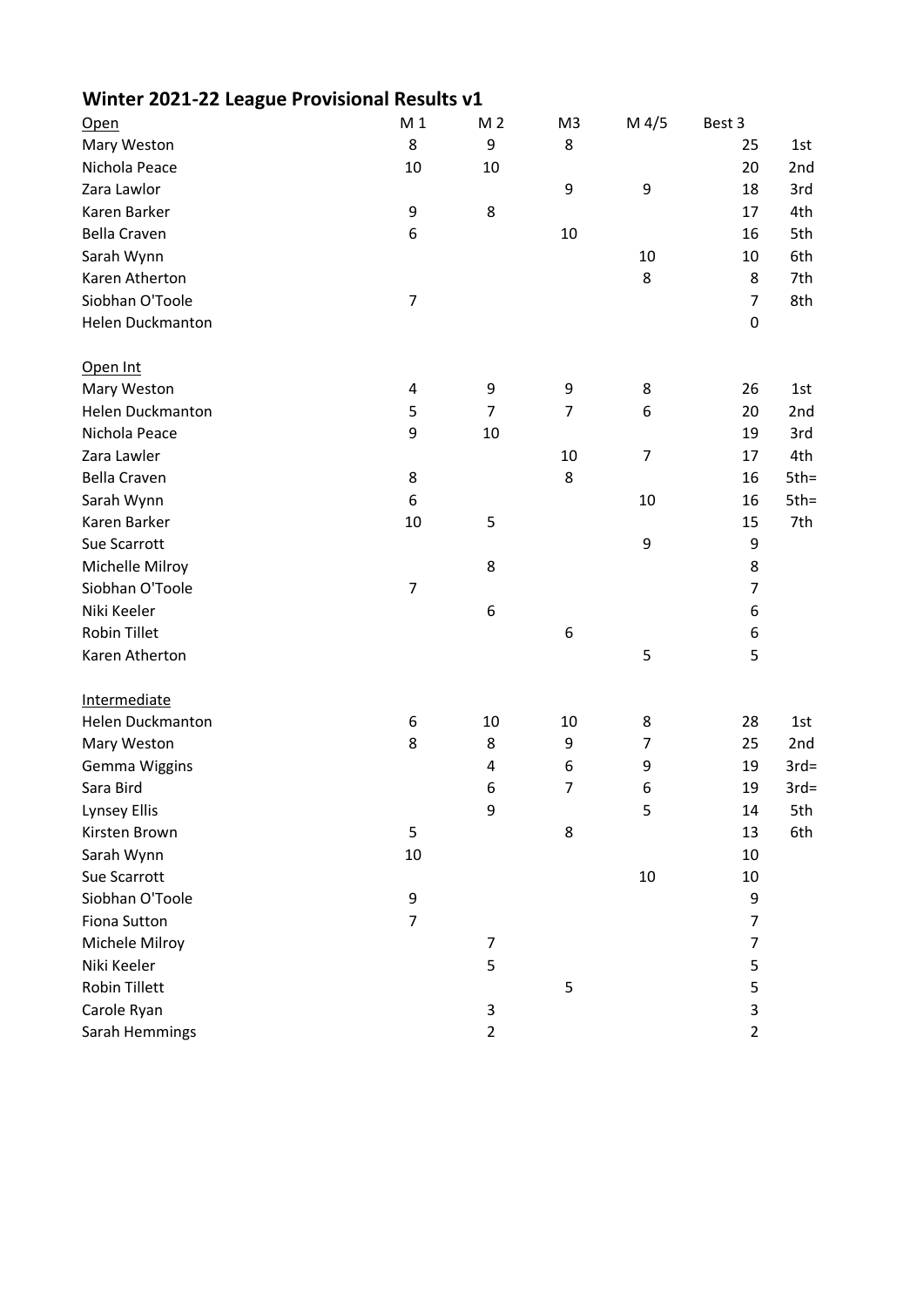| <b>Novice Horse</b> |                |                  |                |                  |                |         |
|---------------------|----------------|------------------|----------------|------------------|----------------|---------|
| Sue Squirrell       | 9              | $\boldsymbol{9}$ | 9              |                  | 27             | 1st     |
| Kirsten Brown       | 8              |                  | $\overline{7}$ | $\boldsymbol{9}$ | 24             | 2nd     |
| Fiona Sutton        | $\overline{7}$ |                  | 8              | $\overline{7}$   | 22             | 3rd     |
| Steph Cherrington   | 10             | 10               |                |                  | 20             | 4th     |
| Christine Hudson    | 5              | 8                | 6              |                  | 19             | 5th     |
| <b>Cindy Moulds</b> |                |                  |                | 10               | 10             |         |
| Helena Bottrill     |                |                  | 10             |                  | 10             |         |
| Claire Hallam       |                |                  |                | 8                | 8              |         |
| <b>Bev Abbott</b>   |                | $\overline{7}$   |                |                  | 7              |         |
| Lynda Carey         | 6              |                  |                |                  | 6              |         |
| Karen Ward          |                |                  | 5              |                  | 5              |         |
| Heidi Lancefield    | 4              |                  |                |                  | $\pmb{4}$      |         |
| <b>Newcomer</b>     |                |                  |                |                  |                |         |
| Claire Baker        | 9              | 8                | 9              | $\overline{7}$   | 26             | 1st     |
| christine hudson    | 6              | 7                | 8              |                  | 21             | 2nd     |
| Heidi Lancefield    | 10             |                  | 6              |                  | 16             | 3rd     |
| Julie Smith         | $\overline{7}$ | 6                |                |                  | 13             | $4th =$ |
| sandra white        |                | 9                | 4              |                  | 13             | $4th =$ |
| Wendy Bannerman     |                | 5                |                | 8                | 13             | $4th =$ |
| <b>Cindy Moulds</b> |                |                  |                | 10               | 10             |         |
| <b>Ellie Turner</b> |                | 10               |                |                  | 10             |         |
| Helena Bottrill     |                |                  | $10\,$         |                  | 10             |         |
| Claire Hallam       |                |                  |                | 9                | 9              |         |
|                     | 8              |                  |                |                  | 8              |         |
| Mary Stephens       |                |                  |                |                  |                |         |
| Karen Ward          |                |                  | $\overline{7}$ |                  | 7              |         |
| Katie Leak          |                |                  |                | 6                | 6              |         |
| Jackie Scuffham     |                |                  | 5              |                  | 5              |         |
| Janice Wakerley     |                |                  |                | 5                | 5              |         |
| Susan Benfield      |                | 4                |                |                  | 4              |         |
| Amy Whidburn        |                |                  | 3              |                  | $\mathsf 3$    |         |
| Christine Hudson    |                |                  |                |                  | $\pmb{0}$      |         |
| In Hand             |                |                  |                |                  |                |         |
| Claire Baker        | 5              |                  | 8              | 9                | 22             | $1st =$ |
| Sarah Hemmings      |                | 5                | 9              | 8                | 22             | $1st =$ |
| Sue Squirrell       | 7              | 4                | 10             |                  | 21             | 3rd     |
| Steph Cherrington   | 10             | 10               |                |                  | 20             | 4th     |
| Karen Barker        | 8              | 9                |                |                  | 17             | 5th     |
| Claire Hallam       |                |                  |                | 10               | 10             |         |
| Mary Stephens       | 9              |                  |                |                  | 9              |         |
| Carole Ryan         |                | 8                |                |                  | 8              |         |
| <b>Cindy Moulds</b> |                |                  |                | $\overline{7}$   | 7              |         |
| sandra white        |                |                  | $\overline{7}$ |                  | $\overline{7}$ |         |
| Wendy Bannerman     |                | $\overline{7}$   |                |                  | $\overline{7}$ |         |
| <b>Bev Abbott</b>   |                | 6                |                |                  | 6              |         |
| Lynda Carey         | 6              |                  |                |                  | 6              |         |
|                     |                |                  |                |                  |                |         |